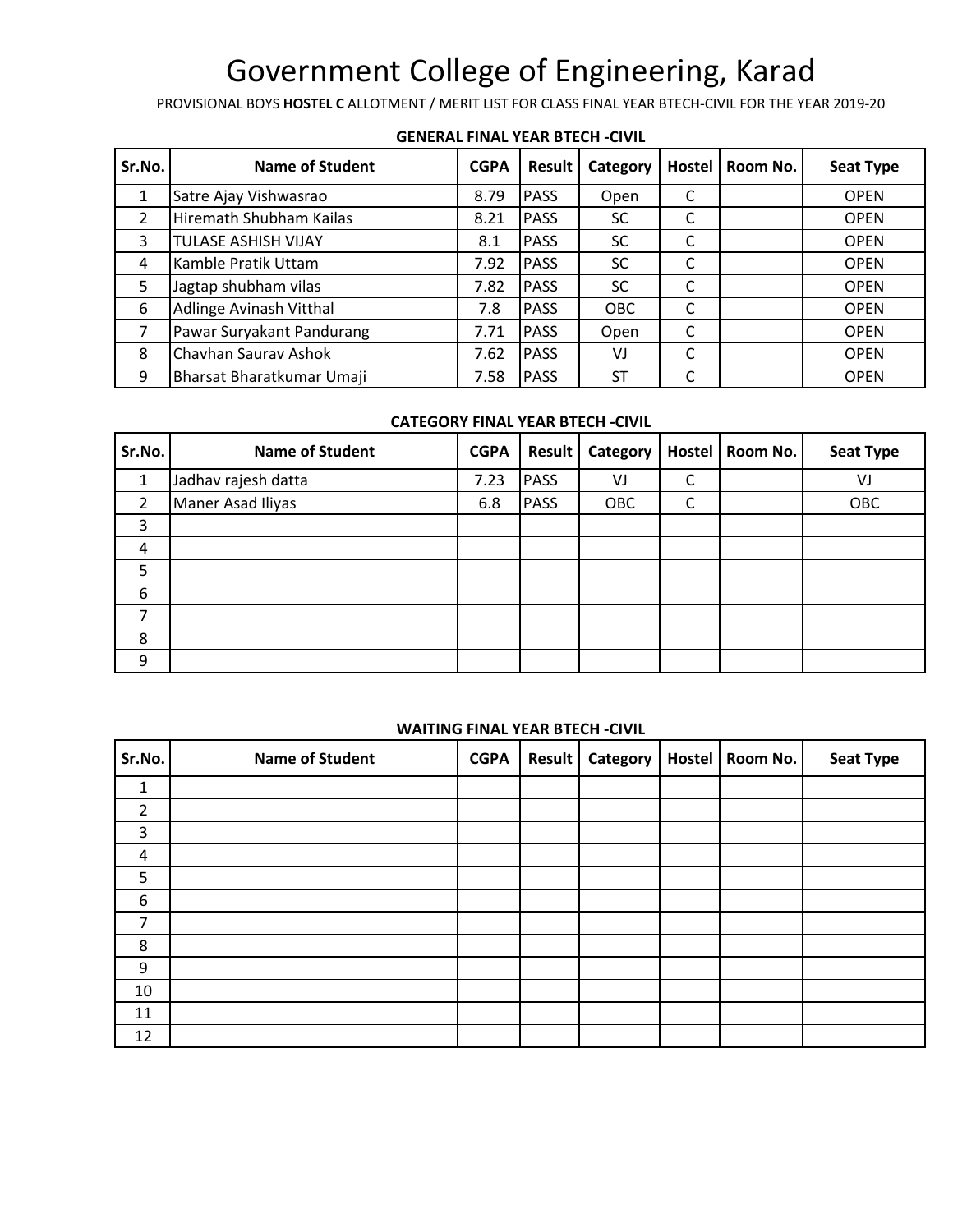PROVISIONAL BOYS **HOSTEL C** ALLOTMENT / MERIT LIST FOR CLASS FINAL YEAR BTECH-MECHANICAL FOR THE YEAR 2019-20

|        | <b>GENERAL FINAL YEAR BTECH - MECHANICAL</b> |             |              |                 |        |          |                  |  |  |  |  |
|--------|----------------------------------------------|-------------|--------------|-----------------|--------|----------|------------------|--|--|--|--|
| Sr.No. | <b>Name of Student</b>                       | <b>CGPA</b> | Result       | Category        | Hostel | Room No. | <b>Seat Type</b> |  |  |  |  |
|        | Mandekar Utkarsh Rajendra                    | 9.41        | Pass         | Open            |        |          | <b>OPEN</b>      |  |  |  |  |
| 2      | <b>Bhise Nikhil Kishor</b>                   | 9.12        | Pass         | NT <sub>2</sub> |        |          | <b>OPEN</b>      |  |  |  |  |
| 3      | HIREMATH SHEKHAR BASAVRAJ                    | 8.92        | Pass         | <b>OBC</b>      | C      |          | <b>OPEN</b>      |  |  |  |  |
| 4      | Kulkarni Abhijeet Venkatesh                  | 8.87        | <b>IPass</b> | Open            | C      |          | <b>OPEN</b>      |  |  |  |  |
| 5.     | Gosavi kirankumar vijay                      | 8.72        | Pass         | <b>OBC</b>      |        |          | <b>OPEN</b>      |  |  |  |  |
| 6      | Patil Vitthal Jagadevappa                    | 8.68        | <b>Pass</b>  | NT <sub>2</sub> |        |          | <b>OPEN</b>      |  |  |  |  |
| 7      | Dhangonde Revansidha Nagnath                 | 8.61        | Pass         | Open            | C      |          | <b>OPEN</b>      |  |  |  |  |
| 8      | Khot Akshay Madhukar                         | 8.44        | <b>Pass</b>  | Open            | C      |          | <b>OPEN</b>      |  |  |  |  |
| 9      | PATHARKAR SHAUNAK PRAMOD                     | 8.35        | Pass         | Open            | С      |          | <b>OPEN</b>      |  |  |  |  |

| <b>CATEGORY FINAL YEAR BTECH -MECHANICAL</b> |                            |             |        |            |        |          |                  |  |  |  |
|----------------------------------------------|----------------------------|-------------|--------|------------|--------|----------|------------------|--|--|--|
| Sr.No.                                       | <b>Name of Student</b>     | <b>CGPA</b> | Result | Category   | Hostel | Room No. | <b>Seat Type</b> |  |  |  |
|                                              | Mohod Nikhil Bhaurao       | 7.4         | Pass   | SC         |        |          | SC               |  |  |  |
| 2                                            | Sawant Nikhil Sadashiv     | 6.9         | Pass   | <b>SC</b>  | C      |          | SC               |  |  |  |
| 3                                            | Raut Tejas Khandu          | 6.38        | Pass   | <b>ST</b>  | C      |          | SC               |  |  |  |
| 4                                            | Kharge Rahul Prakash       | 5.93        | Pass   | <b>SBC</b> | C      |          | ST               |  |  |  |
| 5                                            | Kone Amey Anil             | 8.14        | Pass   | OBC        | C      |          | <b>OBC</b>       |  |  |  |
| 6                                            | Karne Vaibhav Ajit         | 8.08        | Pass   | OBC        | C      |          | <b>OBC</b>       |  |  |  |
| 7                                            | Ingole Dnyaneshwar Narayan | 7.53        | Pass   | <b>OBC</b> | C      |          | <b>OBC</b>       |  |  |  |
| 8                                            | <b>AKHILESH KUMAR</b>      | 6.75        | Pass   | OBC        | C      |          | <b>NT</b>        |  |  |  |
| 9                                            | Patil Harshal Devendra     | 6.53        | Pass   | <b>OBC</b> | C      |          | NΤ               |  |  |  |

|                | <b>WAITING FINAL YEAR BTECH -MECHANICAL</b> |             |               |          |        |          |                  |  |  |  |  |
|----------------|---------------------------------------------|-------------|---------------|----------|--------|----------|------------------|--|--|--|--|
| Sr.No.         | <b>Name of Student</b>                      | <b>CGPA</b> | <b>Result</b> | Category | Hostel | Room No. | <b>Seat Type</b> |  |  |  |  |
| $\mathbf{1}$   | Zende Nilesh Balaso                         | 8.09        | Pass          |          | C      |          |                  |  |  |  |  |
| $\overline{2}$ | Kenjale Pratik Vijay                        | 7.66        | Pass          |          | С      |          |                  |  |  |  |  |
| 3              | Desai Abhijeet Ramrao                       | 7.58        | Pass          |          | С      |          |                  |  |  |  |  |
| 4              | Nigade Nikhil Dattatraya                    | 7.5         | Pass          |          | C      |          |                  |  |  |  |  |
| 5              | Sayyad Tanvir Kasim                         | 7.37        | Pass          |          | C      |          |                  |  |  |  |  |
| 6              | Patil Ankur Tukaram                         | 7.16        | Pass          |          | С      |          |                  |  |  |  |  |
| 7              | Patil Rohan Tukaram                         | 6.98        | Pass          |          | С      |          |                  |  |  |  |  |
| 8              |                                             |             |               |          |        |          |                  |  |  |  |  |
| 9              |                                             |             |               |          |        |          |                  |  |  |  |  |
| 10             |                                             |             |               |          |        |          |                  |  |  |  |  |
| 11             |                                             |             |               |          |        |          |                  |  |  |  |  |
| 12             |                                             |             |               |          |        |          |                  |  |  |  |  |
| 13             |                                             |             |               |          |        |          |                  |  |  |  |  |
| 14             |                                             |             |               |          |        |          |                  |  |  |  |  |
| 15             |                                             |             |               |          |        |          |                  |  |  |  |  |
| 16             |                                             |             |               |          |        |          |                  |  |  |  |  |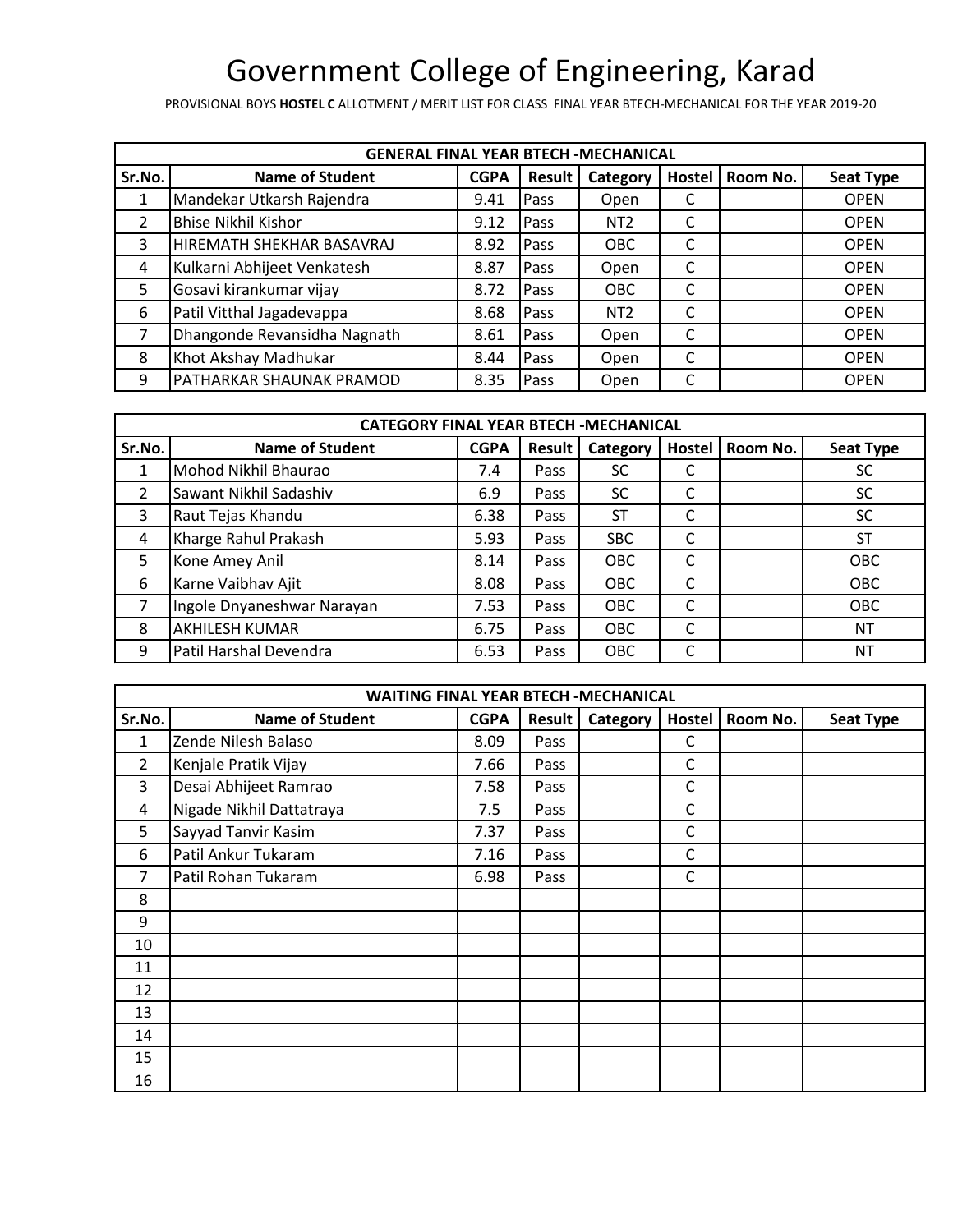PROVISIONAL BOYS **HOSTEL C** ALLOTMENT / MERIT LIST FOR CLASS FINAL YEARBTECH-ELECTRICAL FOR THE YEAR 2019-20

| Sr.No. | <b>Name of Student</b>        | <b>CGPA</b> | <b>Result</b> | Category        | Hostel | Room No. | <b>Seat Type</b> |
|--------|-------------------------------|-------------|---------------|-----------------|--------|----------|------------------|
|        | Patil Umesh Tukaram           | 8.69        | Pass          | <b>OBC</b>      | J      |          | Open             |
| 2      | Sumbekar Upendra Raghuttam    | 8.4         | Pass          | Open            | C      |          | Open             |
| 3      | Surywanshi Kishor chandrakant | 8.34        | Pass          | Open            | C      |          | Open             |
| 4      | Shinde Rahul Gorakshanath     | 8.3         | Pass          | OBC             | C      |          | Open             |
| 5      | Chhatre Pankaj Kamalakar      | 8.29        | Pass          | Open            | C      |          | Open             |
| 6      | Shirgopikar Tejas U           | 8.18        | Pass          | Open            | C      |          | Open             |
| 7      | Divate Anish Suhas            | 8.1         | Pass          | <b>SBC</b>      | C      |          | Open             |
| 8      | Kini Dayanand Satish          | 8.05        | Pass          | Open            | C      |          | Open             |
| 9      | Kolekar Gaurav Balwant        | 8.05        | Pass          | NT <sub>2</sub> | C      |          | Open             |

#### **GENERAL FINAL YEAR BTECH -ELECTRICAL**

#### **CATEGORY FINAL YEAR BTECH -ELECTRICAL**

| Sr.No. | <b>Name of Student</b>     | <b>CGPA</b> | <b>Result</b> | Category        | Hostel | Room No. | <b>Seat Type</b> |
|--------|----------------------------|-------------|---------------|-----------------|--------|----------|------------------|
| 1      | Satpute Nishant Chakrapani | 7.23        | Pass          | <b>SC</b>       |        |          | SC               |
| 2      | <b>Magar Anant Vinayak</b> | 7.13        | Pass          | <b>SC</b>       | J      |          | <b>SC</b>        |
| 3      | Rajgadkar Swapnil Subhash  |             | Pass          | <b>ST</b>       | C      |          | <b>SC</b>        |
| 4      | <b>Uikey Krunal Ashok</b>  | 6.65        | Pass          | ST              |        |          | SΤ               |
| 5      | Munde Mohan Shridhar       | 7.88        | Pass          | NT <sub>3</sub> | Ć      |          | <b>NT</b>        |
| 6      | Thakare Aniket Gajanan     | 7.58        | Pass          | OBC             | C      |          | OBC              |
|        | Rasve shubham ramdas       | 5.89        | Pass          | OBC             | C      |          | <b>OBC</b>       |
| 8      | Kadolkar Abhishek Arun     | 7.6         | Pass          | <b>SBC</b>      | C      |          | OBC              |
| 9      | Chikhalbide Arjun Angad    | 7.32        | Pass          | NT <sub>3</sub> |        |          | OBC              |

#### **WAITING FINAL YEAR BTECH -ELECTRICAL**

| Sr.No.         | <b>Name of Student</b> | <b>CGPA</b> | <b>Result</b> | Category | <b>Hostel</b> | Room No. | <b>Seat Type</b> |
|----------------|------------------------|-------------|---------------|----------|---------------|----------|------------------|
| $\mathbf{1}$   | Kole vaibhav bharat    | 7.84        | Pass          |          |               |          |                  |
| $\overline{2}$ | Mane Sourabh Tukaram   | 7.78        | Pass          |          | C             |          |                  |
| 3              | Khot Vishal Vitthal    | 7.72        | Pass          |          | C             |          |                  |
| 4              | RAJPUT ADITYA R.       | 7.7         | Pass          |          | С             |          |                  |
| 5              | More Pratik Pandurang  | 7.45        | Pass          |          | С             |          |                  |
| 6              | Petkar Pranav Ravindra | 7.2         | Pass          |          | С             |          |                  |
| 7              | Naik Utkarsh Arun      | 7.12        | Pass          |          | С             |          |                  |
| 8              | Jadhav Sujit Hanumant  | 6.99        | Pass          |          | С             |          |                  |
| 9              | Koli Siddharth Pralhad | 4.4         | Pass          |          | С             |          |                  |
| 10             |                        |             |               |          |               |          |                  |
| 11             |                        |             |               |          |               |          |                  |
| 12             |                        |             |               |          |               |          |                  |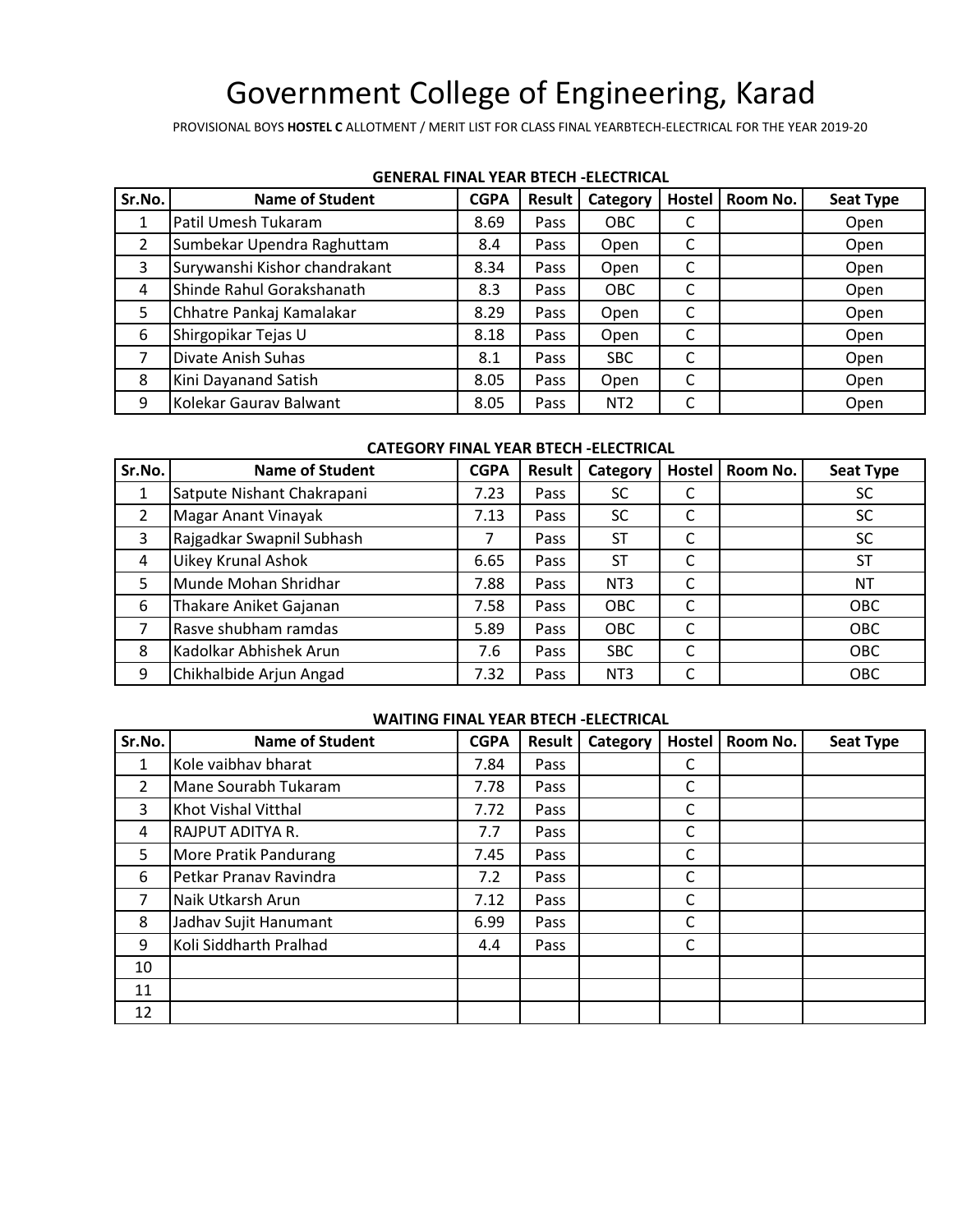PROVISIONAL BOYS **HOSTEL C** ALLOTMENT / MERIT LIST FOR CLASS FINAL YEAR BTECH-IT FOR THE YEAR 2019-20

|                | <b>GENERAL FINAL YEAR BTECH-IT</b> |             |               |                 |               |          |                  |  |  |  |  |
|----------------|------------------------------------|-------------|---------------|-----------------|---------------|----------|------------------|--|--|--|--|
| Sr.No.         | <b>Name of Student</b>             | <b>CGPA</b> | <b>Result</b> | Category        | <b>Hostel</b> | Room No. | <b>Seat Type</b> |  |  |  |  |
|                | Killedar Sahil Mehboob             | 8.4         | Pass          | Open            |               |          | Open             |  |  |  |  |
| $\overline{2}$ | Kharat somesh kishor               | 8.02        | Pass          | <b>SC</b>       | C             |          | Open             |  |  |  |  |
| 3              | KHAWALE PRASAD BAPURAO             | 7.66        | Pass          | OBC             | C             |          | Open             |  |  |  |  |
| 4              | Mendhe Abhimanyu Pundlik           | 7.46        | Pass          | OBC             |               |          | Open             |  |  |  |  |
| 5              | Chandane Chetan Mohan              | 7.4         | Pass          | NT <sub>1</sub> | C             |          | Open             |  |  |  |  |
| 6              | KHAWALE PRASAD BAPURAO             | 7.4         | Pass          | OBC             | C             |          | Open             |  |  |  |  |
|                | Meshram Aniket Dhanraj             | 7.3         | Pass          | <b>SC</b>       | C             |          | Open             |  |  |  |  |
| 8              | Tathod Shivshankar Damodar         | 7.27        | Pass          | <b>OBC</b>      | C             |          | Open             |  |  |  |  |
| 9              | Kamble Rajesh Ram                  | 6.97        | Pass          | SC              | C             |          | Open             |  |  |  |  |

|                | <b>CATEGORY FINAL YEAR BTECH -IT</b> |             |        |           |        |          |                  |  |  |  |  |
|----------------|--------------------------------------|-------------|--------|-----------|--------|----------|------------------|--|--|--|--|
| Sr.No.         | <b>Name of Student</b>               | <b>CGPA</b> | Result | Category  | Hostel | Room No. | <b>Seat Type</b> |  |  |  |  |
| 1              | <b>Bhosale Akshay Ganpatrao</b>      | 6.6         | Pass   | Open      | C      |          | OBC              |  |  |  |  |
| $\overline{2}$ | Damodar Kapil Vijay                  | 6.47        | Pass   | <b>SC</b> | r      |          | <b>SC</b>        |  |  |  |  |
| 3              |                                      |             |        |           |        |          |                  |  |  |  |  |
| 4              |                                      |             |        |           |        |          |                  |  |  |  |  |
| 5              |                                      |             |        |           |        |          |                  |  |  |  |  |
| 6              |                                      |             |        |           |        |          |                  |  |  |  |  |
| 7              |                                      |             |        |           |        |          |                  |  |  |  |  |
| 8              |                                      |             |        |           |        |          |                  |  |  |  |  |
| 9              |                                      |             |        |           |        |          |                  |  |  |  |  |

|                | <b>WAITING FINAL YEAR BTECH-IT</b> |             |               |          |        |          |                  |  |  |  |  |
|----------------|------------------------------------|-------------|---------------|----------|--------|----------|------------------|--|--|--|--|
| Sr.No.         | <b>Name of Student</b>             | <b>CGPA</b> | <b>Result</b> | Category | Hostel | Room No. | <b>Seat Type</b> |  |  |  |  |
| 1              |                                    |             |               |          |        |          |                  |  |  |  |  |
| $\overline{2}$ |                                    |             |               |          |        |          |                  |  |  |  |  |
| 3              |                                    |             |               |          |        |          |                  |  |  |  |  |
| $\overline{a}$ |                                    |             |               |          |        |          |                  |  |  |  |  |
| 5              |                                    |             |               |          |        |          |                  |  |  |  |  |
| 6              |                                    |             |               |          |        |          |                  |  |  |  |  |
| 7              |                                    |             |               |          |        |          |                  |  |  |  |  |
| 8              |                                    |             |               |          |        |          |                  |  |  |  |  |
| 9              |                                    |             |               |          |        |          |                  |  |  |  |  |
| 10             |                                    |             |               |          |        |          |                  |  |  |  |  |
| 11             |                                    |             |               |          |        |          |                  |  |  |  |  |
| 12             |                                    |             |               |          |        |          |                  |  |  |  |  |
| 13             |                                    |             |               |          |        |          |                  |  |  |  |  |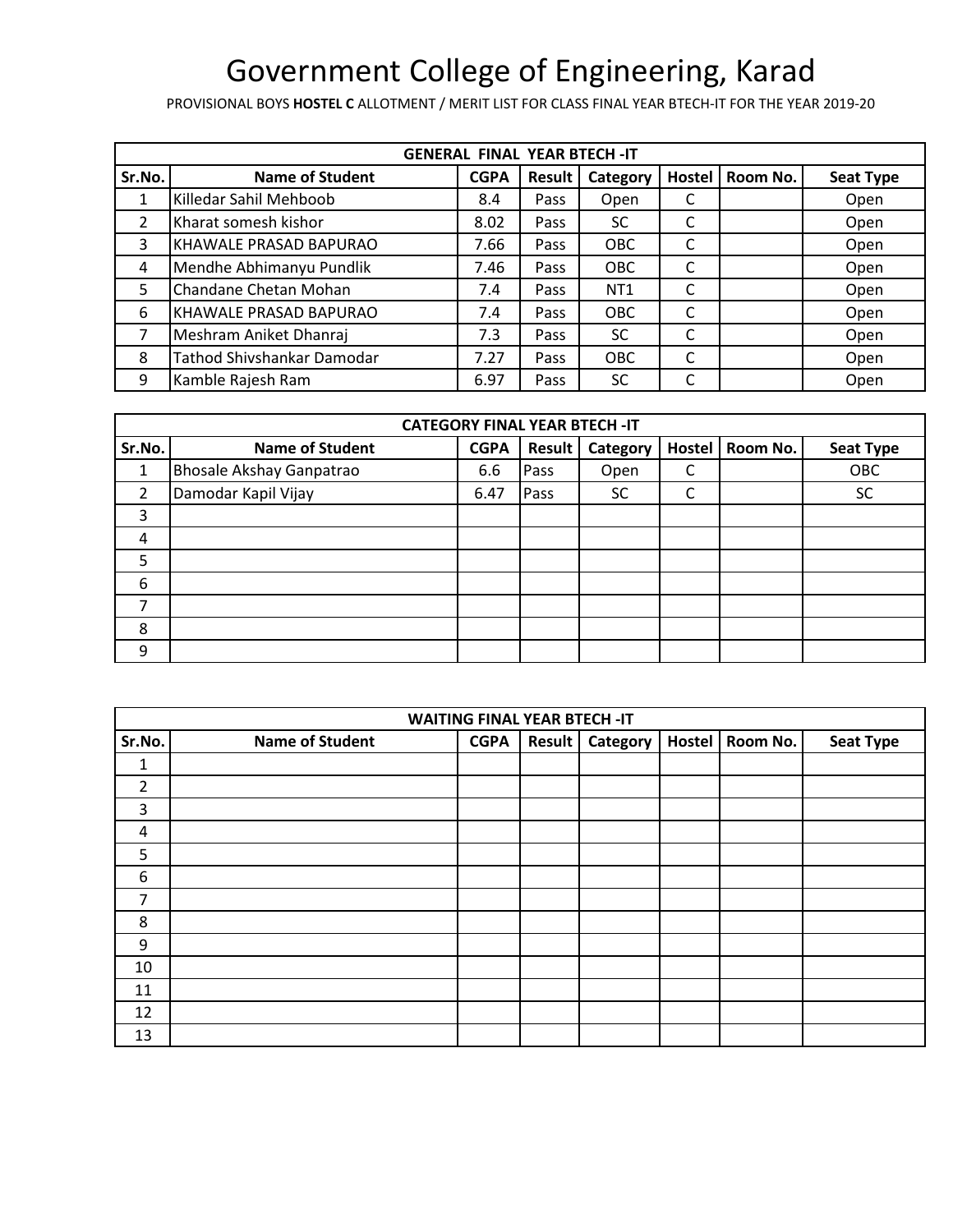PROVISIONAL BOYS **HOSTEL C** ALLOTMENT / MERIT LIST FOR CLASS FINAL YEAR BTECH-ETC FOR THE YEAR 2019-20

| <b>GENERAL FINAL YEAR BTECH -ETC</b> |                            |             |               |                 |        |          |                  |  |
|--------------------------------------|----------------------------|-------------|---------------|-----------------|--------|----------|------------------|--|
| Sr.No.                               | <b>Name of Student</b>     | <b>CGPA</b> | <b>Result</b> | Category        | Hostel | Room No. | <b>Seat Type</b> |  |
|                                      | Choudhary akash shashikant | 9.44        | Pass          | Open            |        |          | <b>OPEN</b>      |  |
| 2                                    | Shahane Dattatray Ashok    | 9.14        | Pass          | <b>OBC</b>      | C      |          | <b>OPEN</b>      |  |
| 3                                    | Deshmukh Onkar Sanjeevan   | 8.94        | Pass          | Open            |        |          | <b>OPEN</b>      |  |
| 4                                    | MARKAD SHUBHAM SAMBHAJI    | 8.72        | Pass          | <b>OBC</b>      | C      |          | <b>OPEN</b>      |  |
| 5                                    | Dhanorkar Harshit Rajesh   | 8.65        | Pass          | OBC             |        |          | <b>OPEN</b>      |  |
| 6                                    | Pitambare Omkar Atul       | 8.3         | Pass          | Open            | C      |          | <b>OPEN</b>      |  |
|                                      | Salve Saurabh Suresh       | 8.29        | Pass          | NT <sub>3</sub> |        |          | <b>OPEN</b>      |  |
| 8                                    | Shinde Moreshwar Hiralal   | 7.92        | Pass          | <b>SC</b>       |        |          | <b>OPEN</b>      |  |
| 9                                    | Mane kumar Vijay           | 7.88        | Pass          | OBC             |        |          | <b>OPEN</b>      |  |

| <b>CATEGORY FINAL YEAR BTECH -ETC</b> |                                 |             |        |            |               |          |                  |
|---------------------------------------|---------------------------------|-------------|--------|------------|---------------|----------|------------------|
| Sr.No.                                | <b>Name of Student</b>          | <b>CGPA</b> | Result | Category   | <b>Hostel</b> | Room No. | <b>Seat Type</b> |
|                                       | Nikhil Bandopant Kamble         | 7.8         | Pass   | SC         |               |          | SC               |
| $\overline{2}$                        | Ingle Vaibhav Prakashrao        | 7.36        | Pass   | <b>SC</b>  | Ċ             |          | SC               |
| 3                                     | <b>Bhoir Rahul Damu</b>         | 7.45        | Pass   | <b>ST</b>  | ┌             |          | <b>ST</b>        |
| 4                                     | Gotipamul Guruprasad Vyankatesh | 6.6         | Pass   | <b>SBC</b> | ┌             |          | <b>OBC</b>       |
| 5                                     | Patil Swapnil Shantgonda        | 7.68        | Pass   | Open       | C             |          | <b>OBC</b>       |
| 6                                     | Chavan Vivek Ananda             | 7.29        | Pass   | Open       | ⌒             |          | OBC              |
|                                       | Shejul Mahesh Vilasrao          | 7.14        | Pass   | Open       |               |          | VJ               |
| 8                                     |                                 |             |        |            |               |          |                  |
| 9                                     |                                 |             |        |            |               |          |                  |

| <b>WAITING FINAL YEAR BTECH -ETC</b> |                        |             |        |                 |        |          |                  |
|--------------------------------------|------------------------|-------------|--------|-----------------|--------|----------|------------------|
| Sr.No.                               | <b>Name of Student</b> | <b>CGPA</b> | Result | <b>Category</b> | Hostel | Room No. | <b>Seat Type</b> |
| 1                                    |                        |             |        |                 |        |          |                  |
| $\overline{2}$                       |                        |             |        |                 |        |          |                  |
| 3                                    |                        |             |        |                 |        |          |                  |
| 4                                    |                        |             |        |                 |        |          |                  |
| 5                                    |                        |             |        |                 |        |          |                  |
| 6                                    |                        |             |        |                 |        |          |                  |
| 7                                    |                        |             |        |                 |        |          |                  |
| 8                                    |                        |             |        |                 |        |          |                  |
| 9                                    |                        |             |        |                 |        |          |                  |
| 10                                   |                        |             |        |                 |        |          |                  |